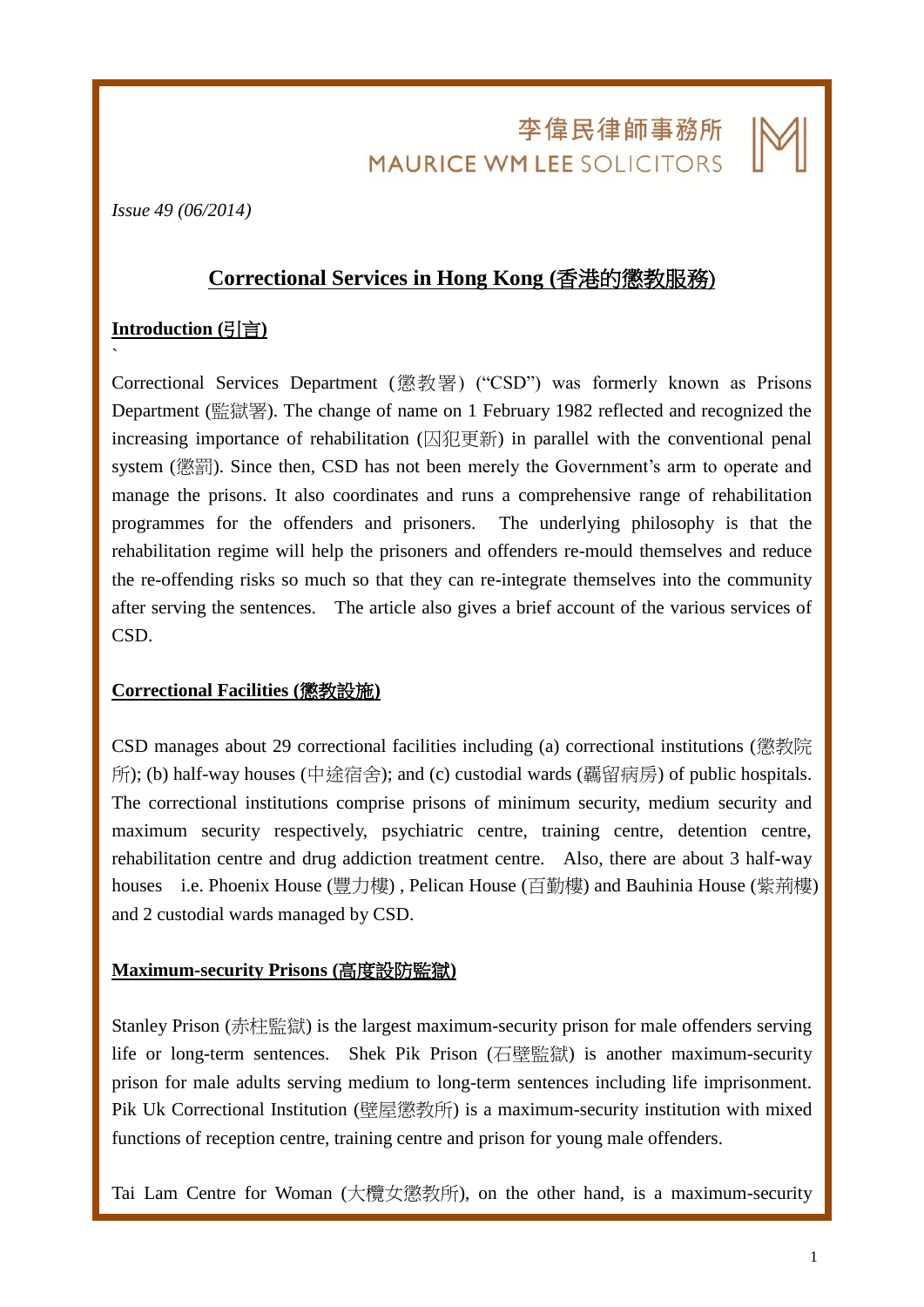institution featured as a remand centre and a prison for adult women only.

## **Medium-security Prisons (**中度設防監獄**)**

Tong Fuk Correctional Institution (塘福懲教處), Hei Ling Chau Correctional Institution (喜 靈洲懲教所) and Pak Sha Wan Correctional Institution (白沙灣懲教所) are medium-security prisons for male adults.

The new Lo Wu Correctional Institution (羅湖懲教所) is equipped with two medium security wings for female adults.

## **Minimum-security Prisons (**低度設防監獄**)**

There are 4 minimum-security prisons for male adults namely, Tung Tau Correctional Institution **(**東頭懲教所**)**, Pik Uk Prison **(**壁屋監獄**)**, Tai Lam Correctional Institution (大欖 懲教所) and Ma Hang Prison **(**馬坑監獄**)**.

Sha Tsui Correctional Institution (沙咀懲教所) is a minimum-security institution for young male offenders (年青男罪犯) only.

Lo Wu Correctional Institution (羅湖懲教所) comprises one minimum-security wing for female adults whereas Lai King Correctional Institution (勵敬懲教所) is a minimum-security institution for young female aged between 14 and 21.

## **Reception Centre (**收押所**)**

Lai Chi Kok Reception Centre (荔枝角收押所) is for persons awaiting court trial and newly-convicted persons pending classification and allocation to above institutions.

### **Drug Addiction Treatment (**戒毒治療**)**

Drug addiction treatment means an alternative rehabilitation to imprisonment for the convicted drug addicts. Adult male drug abusers and young male drug abusers are housed in Hei Ling Chau Addiction Treatment Centre (喜靈洲戒毒所) and Lai Sun Correctional Institution (勵新懲教所) respectively. Female drug addicts are accommodated at Nei Kwu Correctional Institution (勵顧懲教所). The treatment programme usually lasts for 2 to 12 months with emphasis on disciplined conduct and physical activities as the therapy.

## **Psychiatric Centre (**精神病治療中心**)**

L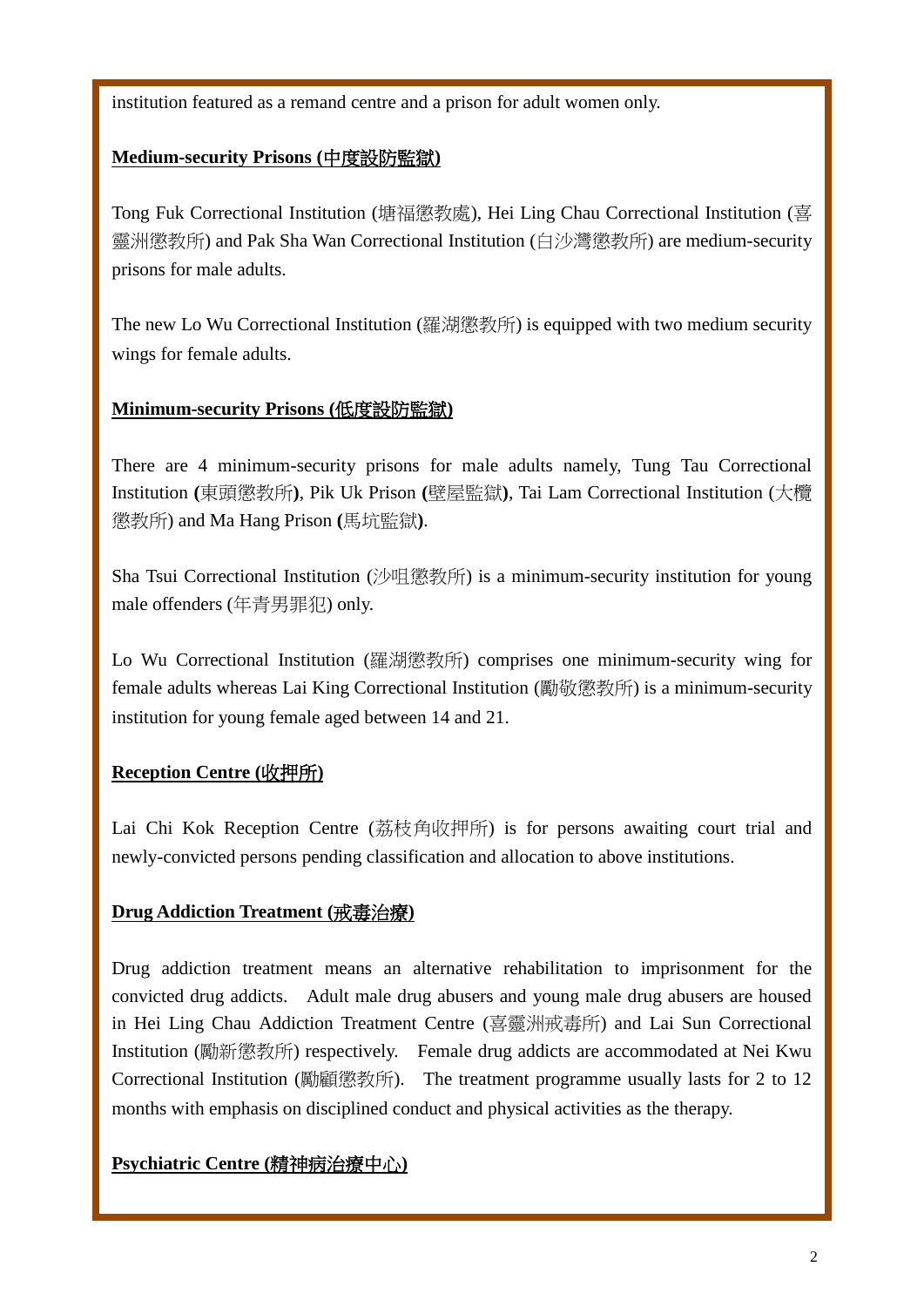Siu Lam Psychiatric Centre (小欖精神病治療中心) was established to provide psychiatric treatment for the criminally insane (精神失常刑事罪犯), dangerous and violent persons in custody. Moreover, the visiting psychiatrists of Hospital Authority (醫院管理局) also provide psychiatric assessments for the courts which will consider the psychiatric assessments before sentencing.

#### **Industries and Vocational Training (**工業及職業訓練**)**

Despite the reality that prisoners are deprived of freedom while in jail, they are offered industries and vocational training for two main purposes: (a) to maintain prison stability by keeping the prisoners purposely and gainfully occupied; and (b) to equip the prisoners with industrial skills and vocational training so as to enhance their employability.

### **Supervision Service (**監管服務**)**

The rehabilitation programme continues even though the prisoners are discharged. The following categories of people will receive the statutory supervision and continuous care and guidance from CSD officers: (a) young inmates (青少年在囚人士); (b) persons released from training centre, detention centre, rehabilitation centre and drug addiction treatment centre; and (c) persons released under various schemes such as Release Under Supervision Scheme, Pre-release Employment Scheme, Post-release Supervision of Prisoners Scheme, Conditional Release Scheme, and Supervision After Release Scheme.

3 half-way houses (中途宿舍) provide accommodation to the discharged young inmates and drug addicts, who will be under CSD officers' regular contacts and supervision.

### **Welfare and Counselling Services (**福利及輔導服務**)**

Rehabilitation officers provide assistance and guidance to prisoners and inmates who are in custody or on remand so as to help them solve their personal problems (e.g. family problems) and cope with difficulties arising from detention.

### **Psychological Services (**心理服務**)**

Psychological services aim at improving the psychological well-being of inmates and prisoners in order to help them change their offending behaviour.

## **Education (**教育**)**

Young inmates are encouraged to take up local and international public examinations and to

L